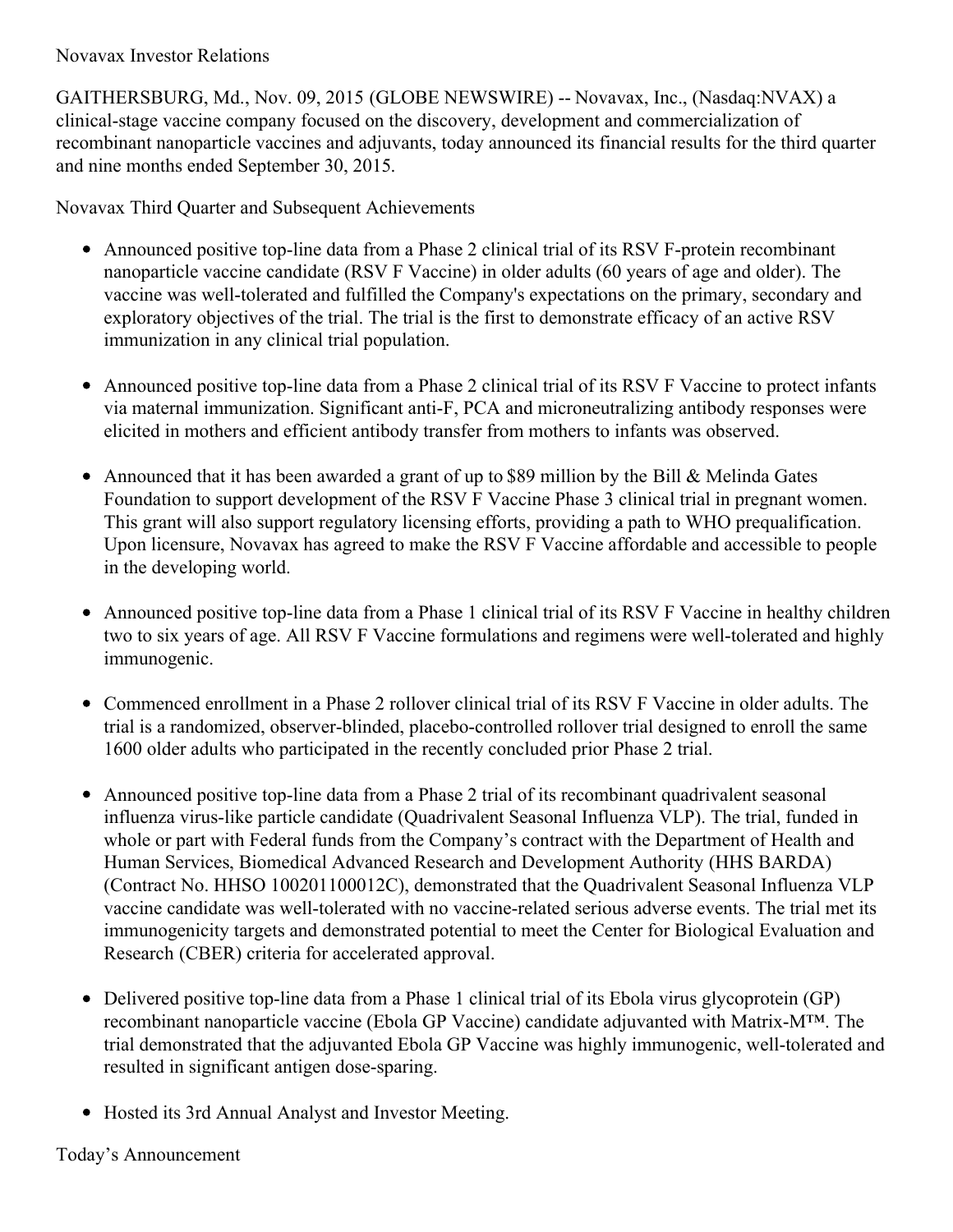• Initiation of a Phase 3 trial of the RSV F Vaccine in older adults

## Near-term Anticipated Events

• Initiation of a Phase 3 trial of the RSV F Vaccine to protect infants via maternal immunization, contingent upon discussions with regulatory authorities

## Summary

"The initiation of the first Phase 3 trial of our RSV F Vaccine in older adults underscores our accomplishments to date and positions the company to bring the first RSV vaccine to market. Our recent data announcements demonstrate the safety and robust immunogenicity of the RSV F Vaccine across all three target populations: older adults; infants via maternal immunization; and pediatrics," said Gregory Glenn, M.D., Senior Vice President, Research and Development. "Our Phase 2 trial of the RSV F Vaccine in older adults was the first to demonstrate efficacy of an active RSV immunization in any clinical trial population. In addition, data from pregnant women in their third trimester provided an important safety data and proof-ofconcept for maternal immunization, with a high level of transplacental antibody transfer."

"During the third quarter, we delivered positive results from five key clinical programs including our RSV F Vaccine for older adults, infants via maternal immunization and pediatrics, as well as our Seasonal Influenza Vaccine, and our Ebola GP Vaccine. These results, coupled with today's initiation of our Phase 3 trial of our RSV F Vaccine in older adults, demonstrate Novavax' ability to successfully advance our clinical stage programs along aggressive timelines," said Stanley C. Erck, President and CEO. "With successful phase 2 results, and consistent execution, the Company is well-positioned to begin our second phase 3 trial in pregnant women in the first quarter of 2016."

Financial Results for the Three and Nine Months Ended September 30, 2015

Novavax reported a net loss of \$33.1 million, or \$0.12 per share, for the third quarter of 2015, compared to a net loss of \$19.7 million, or \$0.08 per share, for the third quarter of 2014. For the nine months ended September 30, 2015, the net loss was \$78.1 million, or \$0.30 per share, compared to a net loss of \$51.4 million, or \$0.23 per share, for the same period in 2014.

Novavax revenue in the third quarter of 2015 decreased 21% to \$6.5 million, compared to \$8.2 million for the same period in 2014. This decrease results from a lower level of development activities under the HHS BARDA contract in the third quarter of 2015 as compared to the same period in 2014.

The cost of government contracts revenue in the third quarter of 2015 decreased 32% to \$2.7 million, compared to \$4.0 million for the same period in 2014. The decrease in cost of government contracts revenue was associated with a lower level of development activities under the HHS BARDA contract in the third quarter of 2015 as compared to the same period in 2014.

Research and development expenses increased 45% to \$27.9 million in the third quarter of 2015, compared to \$19.2 million for the same period in 2014. The increase in research and development expenses was driven by activities relating to the RSV Vaccine and higher employee-related expenses, including non-cash stockbased compensation, tied to the continued growth of the company.

General and administrative expenses increased 90% to \$9.1 million in the third quarter of 2015, compared t o \$4.8 million for the same period in 2014. The increase in general and administrative expenses resulted from increased employee-related expenses, including non-cash stock-based compensation, tied to the continued growth of the company and professional fees for pre-commercialization activities.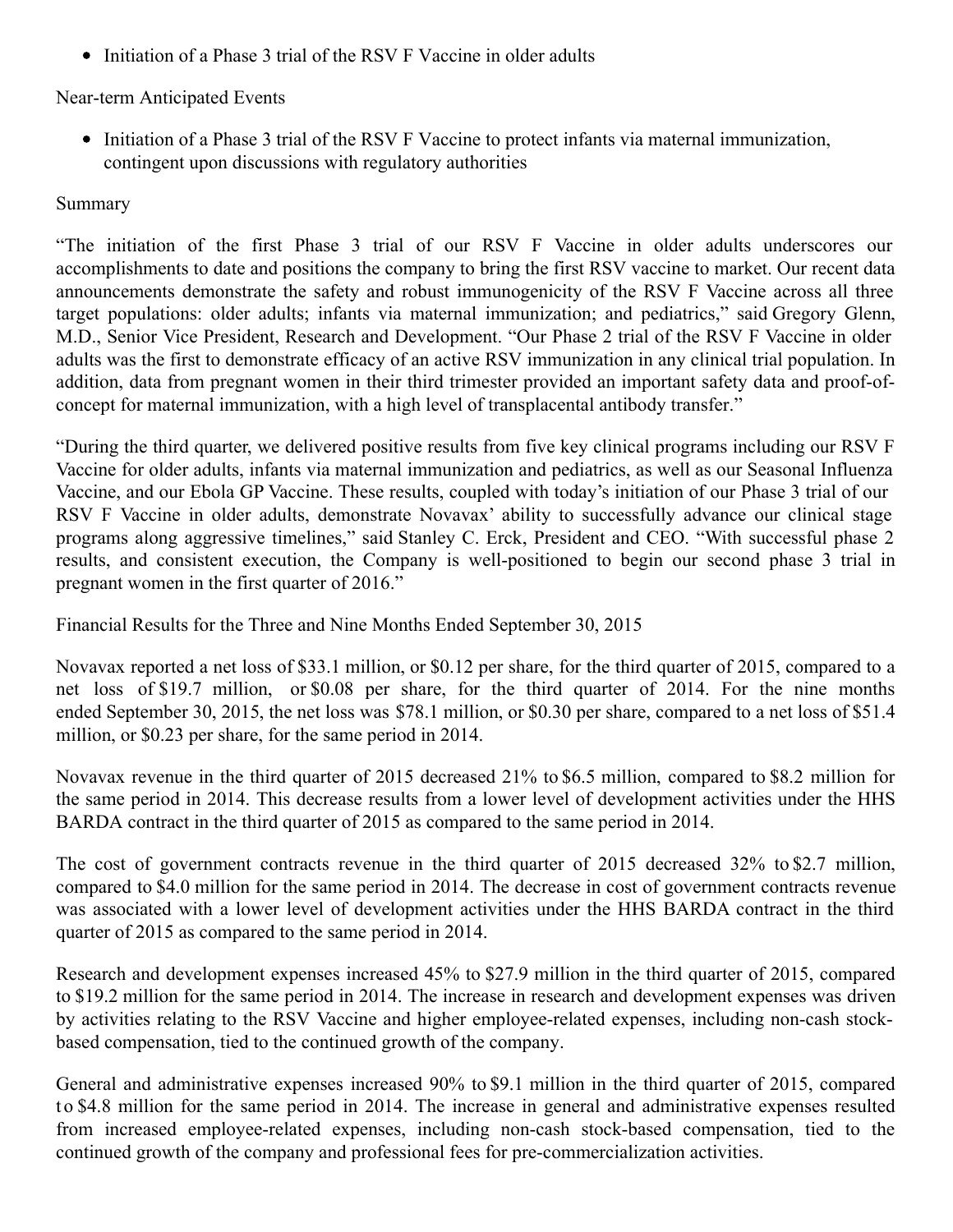As of September 30, 2015, the company had \$290.2 million in cash and cash equivalents and marketable securities compared to \$168.1 million as of December 31, 2014. Net cash used in operating activities for the nine months of 2015 was \$71.3 million, compared to \$47.2 million for the same period in 2014. The factors contributing to the change in operating cash usage were primarily due to increased costs relating to our RSV F Vaccine, Ebola GP Vaccine and higher employee-related expenses, as well as the timing of customer and vendor payments.

### Conference Call

Novavax management will host its quarterly conference call today at 8:00 a.m. EST. The dial-in number for the conference call is 877-212-6076 (U.S. or Canada) or 707-287–9331 (International). A webcast of the conference call can also be accessed via a link on the home page of the Novavax website (novavax.com) or through the "Investor Info"/"Events" tab on the Novavax website.

A replay of the conference call will be available starting at 11:00 a.m. on November 9, 2015 until midnight November 16, 2015. To access the replay by telephone, dial 855-859-2056 (Domestic) or 404-537- 3406 (International) and use passcode 70778771. The replay will also be available as a webcast and can be found on the "Investor Info"/"Events" on the Novavax website.

#### About Novavax

Novavax, Inc. (Nasdaq:NVAX) is a clinical-stage vaccine company committed to delivering novel products to prevent a broad range of infectious diseases. Our recombinant nanoparticles and Matrix-M™ adjuvant technology are the foundation for groundbreaking innovation that improves global health through safe and effective vaccines. Additional information about Novavax is available on the Company's website, [novavax.com](http://www.globenewswire.com/Tracker?data=FZgQfNB7Y7RsEJyItFzCQJLNx9_71IxkQ0nQZOfsXTm_HbvVB_NcvWyncKC0oirkTC0kYJF7_Hdz_GhbUfPLkg==).

## Forward-Looking Statements

Statements herein relating to the future of Novavax and the ongoing development of its vaccine and adjuvant products are forward-looking statements. Novavax cautions that these forward looking statements are subject to numerous risks and uncertainties, which could cause actual results to differ materially from those expressed or implied by such statements. These risks and uncertainties include those identified under the heading "Risk Factors" in the Novavax Annual Report on Form 10-K for the year ended December 31, 2014 and our Quarterly Reports on Form 10-Q for the quarters ended March 31, 2015 and June 30, 2015, filed with the Securities and Exchange Commission (SEC). We caution investors not to place considerable reliance on the forward-looking statements contained in this press release. You are encouraged to read our filings with the SEC, available at sec.gov, for a discussion of these and other risks and uncertainties. The forward-looking statements in this press release speak only as of the date of this document, and we undertake no obligation to update or revise any of the statements. Our business is subject to substantial risks and uncertainties, including those referenced above. Investors, potential investors, and others should give careful consideration to these risks and uncertainties.

## NOVAVAX, INC. CONDENSED CONSOLIDATED STATEMENTS OF OPERATIONS

(in thousands, except per share information)

| $\Box$ $\Box$ $\Box$ |  |        |  |
|----------------------|--|--------|--|
| $\Box$               |  | $\Box$ |  |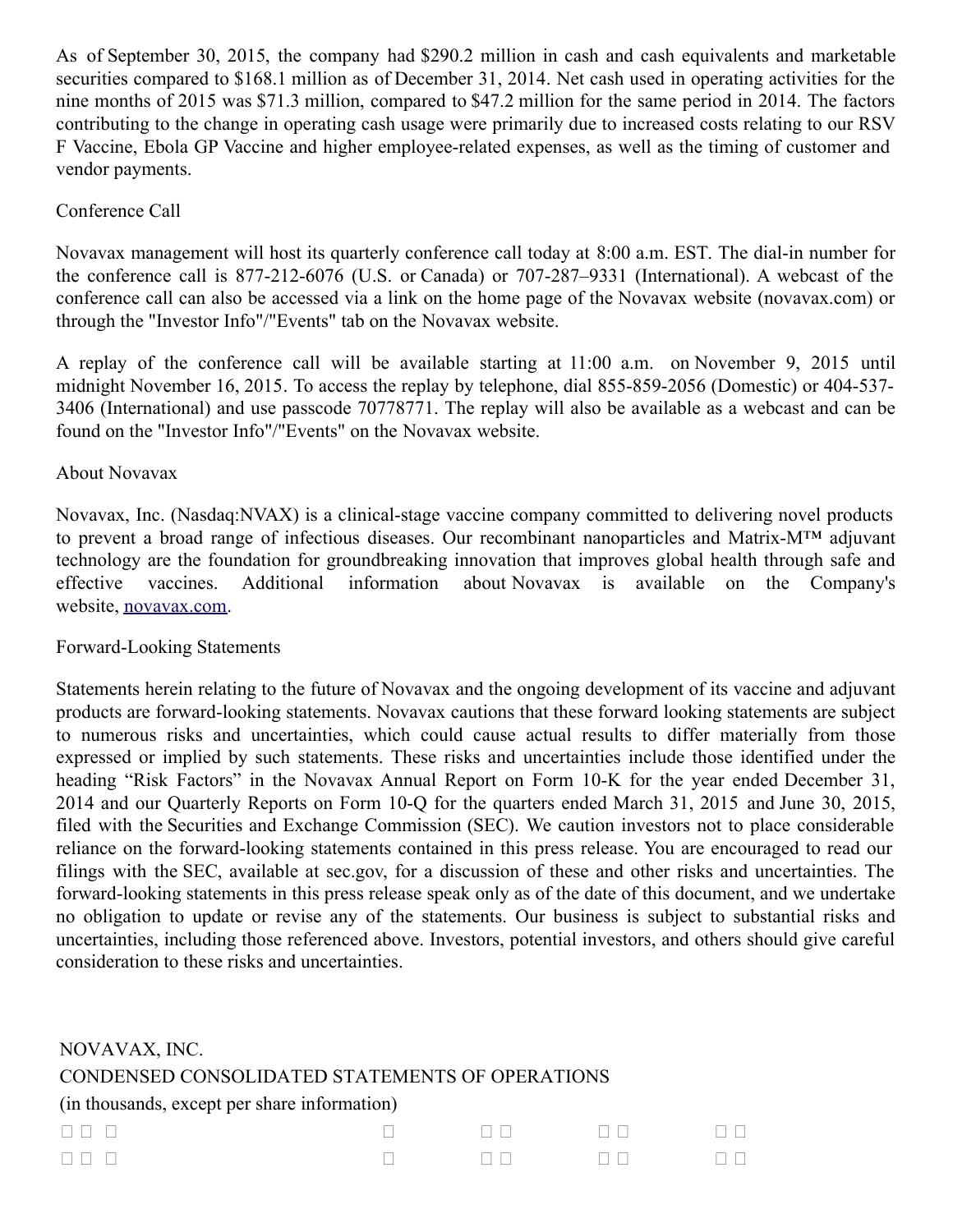|                                             | Three Months Ended          |                     |                        | Nine Months Ended                                      |  |  |
|---------------------------------------------|-----------------------------|---------------------|------------------------|--------------------------------------------------------|--|--|
|                                             | September 30,               |                     | September 30,          |                                                        |  |  |
|                                             | 2015                        | 2014<br>П           | 2015                   | 2014                                                   |  |  |
|                                             | (unaudited)                 |                     | (unaudited)            |                                                        |  |  |
| Revenue                                     | 6,525<br>\$                 | \$8,214<br>□        | 30,397<br>$\mathbb{S}$ | 23,935<br>\$                                           |  |  |
|                                             |                             |                     |                        | Н                                                      |  |  |
| Costs and expenses:                         |                             |                     |                        |                                                        |  |  |
| $\Box$ Cost of government contracts revenue | 2,747                       | 4,027               | 8,054                  | 12,150                                                 |  |  |
| $\Box$ Research and development             | 27,917                      | 19,219<br>$\Box$    | 78,686<br>$\Box$       | 48,940<br>$\Box$                                       |  |  |
| General and administrative                  | 9,060                       | 4,757<br>$\Box$     | 21,991<br>$\Box$       | 14,871<br>$\Box$                                       |  |  |
| Total costs and expenses<br><b>Barbara</b>  | 39,724                      | 28,003<br>$\Box$    | 108,731<br>$\Box$      | 75,961<br>$\Box$                                       |  |  |
| Loss from operations                        | (33, 199)                   | (19,789)<br>$\Box$  | (78, 334)<br>$\Box$    | (52,026)<br>$\Box$                                     |  |  |
| Interest income (expense), net              | 130                         | 81                  | 324                    | 10                                                     |  |  |
| Other income (expense)                      | (51)                        | (19)                | (121)<br>$\Gamma$      |                                                        |  |  |
| Realized gains on marketable securities     |                             |                     |                        | 615                                                    |  |  |
| Net loss                                    | \$<br>$(33,120) \square$ \$ |                     |                        | $(19,727) \square$ \$ $(78,131) \square$ \$ $(51,401)$ |  |  |
| П<br>$\mathbb{R}^n$                         |                             |                     |                        |                                                        |  |  |
| Basic and diluted net loss per share        | (0.12)<br>\$                | \$ (0.08)<br>$\Box$ | $) \Box$ \$ (0.30)     | \$<br>(0.23)<br>$\Box$                                 |  |  |
| Basic and diluted weighted average          |                             |                     |                        |                                                        |  |  |
| $\Box$ number of common shares outstanding  | 269,554                     | 238,304<br>$\Box$   | 259,703<br>$\Box$      | 221,578<br>□                                           |  |  |

# SELECTED CONSOLIDATED BALANCE SHEET DATA

(in thousands)

|                                                  | September 30,<br>2015 |         | December 31,<br>2014 |         |
|--------------------------------------------------|-----------------------|---------|----------------------|---------|
|                                                  |                       |         |                      |         |
|                                                  | (unaudited)           |         |                      |         |
| Cash and cash equivalents                        | \$                    | 138,144 | S                    | 32,335  |
| Marketable securities                            |                       | 152,042 |                      | 135,721 |
| Total current assets                             |                       | 310,102 |                      | 188,158 |
| Working capital                                  |                       | 285,229 |                      | 154,042 |
| Total assets                                     |                       | 404,634 |                      | 276,002 |
| Total notes payable and capital lease obligation |                       | 664     |                      | 1,173   |
| Total stockholders' equity                       |                       | 367,016 |                      | 229,618 |